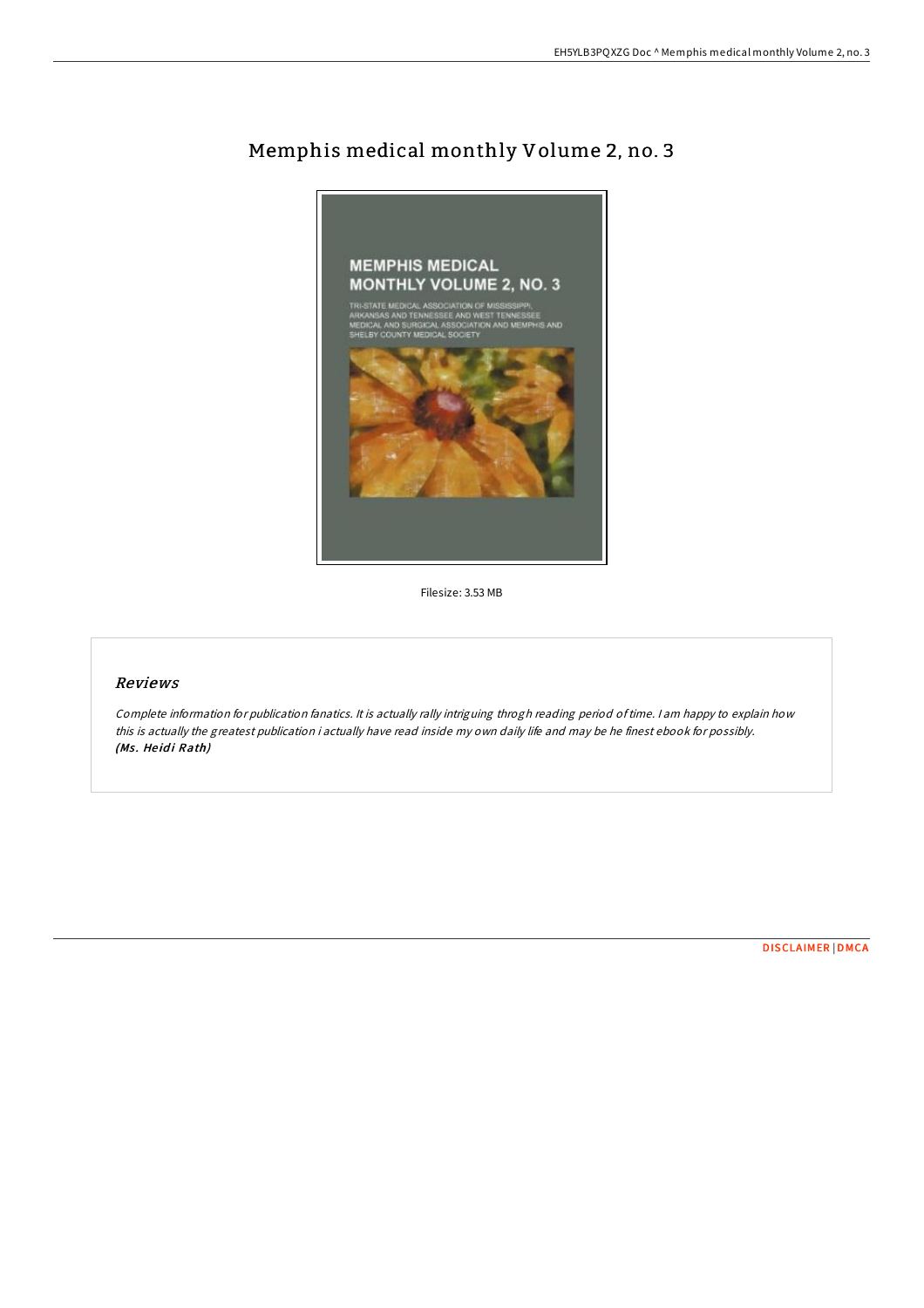### MEMPHIS MEDICAL MONTHLY VOLUME 2, NO. 3



RareBooksClub. Paperback. Book Condition: New. This item is printed on demand. Paperback. 28 pages. Dimensions: 9.7in. x 7.4in. x 0.1in.This historic book may have numerous typos and missing text. Purchasers can download a free scanned copy of the original book (without typos) from the publisher. Not indexed. Not illustrated. 1882 Excerpt: . . . but he who attains to eminence in any of these fields is almost sure to make an utter failure in his own. It is true that now and then some transcendant genius is at the same time a great physician and eminent scientist in. other departments; but this is indeed a rare exception. The late Sir James Simpson was at the same time the foremost physician of his day and the greatest archaeologist in Scotland. Such an example should not tempt you to pass the bounds set to your powers, for Simpson, always working at the highest pressure, devoted to other pursuits the time which should have been given to needful rest, and paid the penalty in an early death in the midst of his usefulness. It is necessary that the physician should possess mental industry, habits of study, thorough knowledge of his own tongue, and a suFicient knowledge of Latin and Greek to enable him to comprehend the technicalities of his science. It is desirable that he should be able to read with ease not only the English language, but French and German, that he may be able to keep abreast with the advances of his science in France and Germany. He should also possess a knowledge of chemistry and physics; and surely, with a field such as this, he ought to be able to satisfy the demands of the most advanced advocate for higher culture, and also his own ambition. I hold that such...

 $\overline{\mathbf{m}}$ Read [Memphis](http://almighty24.tech/memphis-medical-monthly-volume-2-no-3.html) med ical mo nthly Vo lume 2, no . 3 Online D Do wnlo ad PDF [Memphis](http://almighty24.tech/memphis-medical-monthly-volume-2-no-3.html) med ical mo nthly Vo lume 2, no . 3